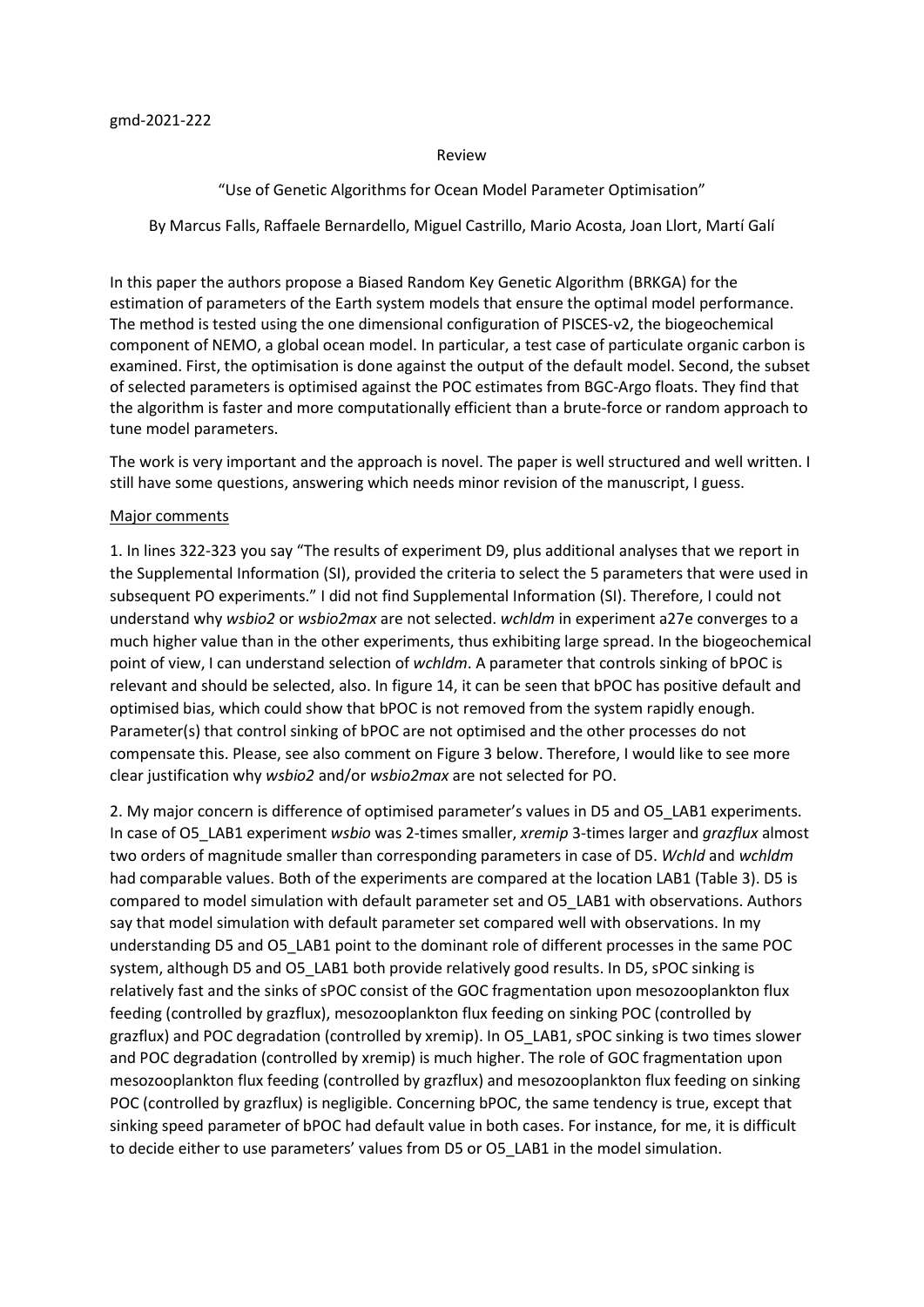This rises for me a question how robust and consistent the BRKGA approach is? Is it justified to use a subset of parameters for optimisation or how the subset should be selected? Some more discussion about these issues should be provided. I acknowledge the authors discussion about the relevance of different biogeochemical processes in case of the O5 experiments.

Also, I would like the authors to mention the differences in the values of optimised parameter sets in case of O5\_LAB1 in comparison to D5 in section 3.2.1.

3. L485-497 According to my opinion the inclusion of the Tasman Sea case is not natural part of this paper. Therefore, I suggest to remove this part and the figures S6-S8. If you include this part, then readers might like to have more detailed description of the experiment, etc.

## Minor comments

L88: I would suggest to use term "a set of parameters" instead of "an ideal set of parameters".

L93-94: The authors claim "Finally, we discuss how our approach can become the first step towards assimilating new kinds of observations into existing Earth system models." I did not find such discussion. I suggest to remove this sentence. There is enough material in the paper even without discussion on data assimilation.

L144-145: "…here we focus on 9 parameters expected to strongly influence mesopelagic POC dynamics (table 2)." Expected by whom or why? Could you provide reference to the choice of 9 parameters or formulate it better? Is it how POC dynamics is formulated in PISCES-v2? In the next sentence you list the processes that these parameters control, and I fully agree with your choice. For readers who are not familiar with PISCES-v2, it is rather time consuming to go through mathematical formulation of the processes by Aumont et al (2015). Maybe reference to Aumont et al (2015) is sufficient.

L170: Instead "three-fold" should be "two-fold", parameter wchldm.

L230: I guess  $S_3$  should be instead of  $S_T$ .

L 265: There is no reference to figure 2 in the text.

## L318: Should be wsbio2max

Figure 3: In the experiment a27m, wsbio2 is larger than wsbio2max. I seem like these two parameters "have changed their values". Also, wchldm in experiment a27e converges to a much higher value than in the other experiments. Could the authors have comments or discuss these cases in Discussion part? What do these cases tell about BRKGA? *caco3r* behaves differently. It shows large spread, but the end values are distributed more evenly between min and max.

L322: I did not find Supplemental Information (SI). The figures that are referred as S1, S2, etc. can be found in Appendixes, but no text on additional analyses.

L329: Should be figures A1 and A2; and B1-B3.

L341: Please specify which 3 parameters.

L357-368: Is this analysis necessary? "Both the D5 and D5\_rand experiments reached the breakpoints with a similar speed, in 5–15 generations (average of 8)." "This analysis illustrates the greater efficiency of the BRKGA compared to the RS." I guess that authors mean computational efficiency. So, I would not say that the BRKGA is more efficient than the RS. No doubt that the RS outperforms the BRKGA in terms of the optimised parameter set. "Breakpoint detection can be used to stop GA